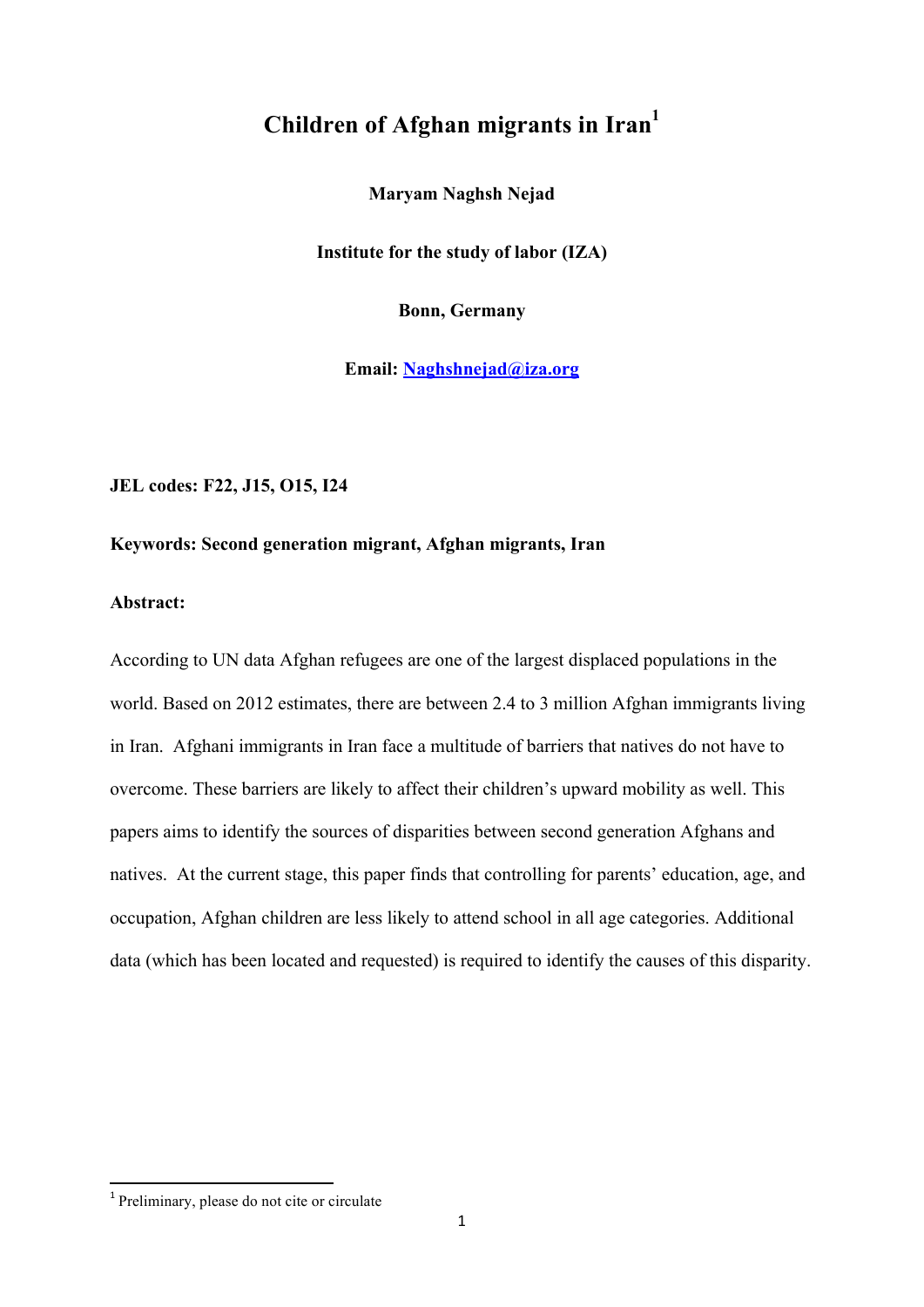## **1. Introduction**

According to UN data Afghan refugees are one of the largest displaced populations in the world. Since the 1980s the instabilities at home has driven many Afghans away from home mostly to Pakistan and Iran. According to the same source, as of 2012, there are one million registered refugees in Iran with another half a million with other types of temporary status. These figures do not include the large number of illegal Afghan refugees in Iran. According to the 2012 estimates by Iran's official Bureau for Aliens and Foreign Immigrants' Affairs

(BAFIA), some 1.4 to 2 million Afghans who are not registered as refugees live and work in Iran. Together with the registered refugee population, that makes for a total of between 2.4 and 3 million Afghans in Iran. Afghans in Iran constitute one of the largest urban refugee populations in the world, with only 3 percent of Afghan refugees living in camps located in rural areas.

This study aims to examine the extent of integration of second generation Afghan children in Iran. Specifically by looking into their school attendance while controlling for parents education, and occupation as well as controlling for province fixed effects, this paper finds that Afghan children are less likely to attend school in all the age categories. This might be due to many different factors. It might be due to the difficulties that Afghan immigrants face on their day to day life in Iran. Afghani immigrants face a multitude of barriers that natives do not have to overcome. For example, the reform of 2004 mandated that immigrants must pay a fee to receive education, while natives receive the same time of education for free. Because of the lack of data from before the reform, I cannot show whether this reform has an impact on the differences in educational attainment, but it provides one example of the many hurdles that create disparities between natives and immigrants. To identify the causes of disparities between Afghan children and natives, more data is required which I am hoping to obtain in the coming month.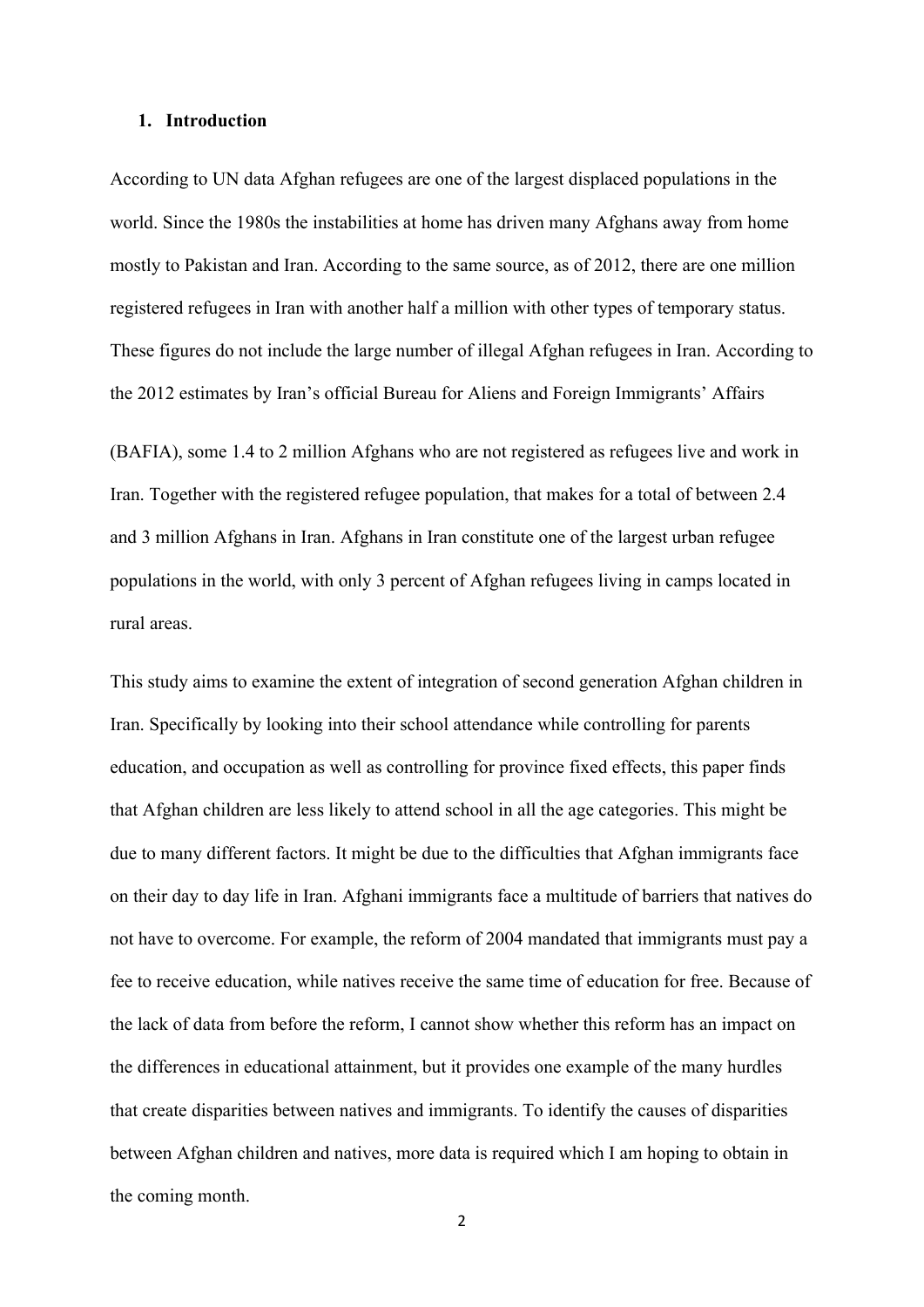## **2. Background on Afghan migrants in Iran:**

Afghan migration to Iran has an old history. The similarity in culture and language has made Iran a destination for migration of Afghan over the history. Afghans emigrated often as economic strategy (seasonal agriculture cycles) or out of political necessity, as for the time that Hazaras were discriminated in infrastructural provisions. Before 1978 Afghans came to Iran for working, as pilgrims or merchants. All Afghans immigrated to Iran in the nineteenth or early twentieth century was naturalized as Iranians. After the of 1978 in Afghanistan and the start of the Marxist government of Nur Mohammad Taraki and the People's Democratic Party of Afghanistan (PDPA) the resistance, civil war, and repressive theocratic government in Afghanistan, Afghans started to fled and immigrate to Iran in large numbers. The number of refugees increased steadily and peaked in 1991. About 3 million Afghans were in Iran in 1992 (not all registered).

In theory as of 1983, registered refugees have enjoyed widespread social benefits, including access to free education, adult literacy training, health care, and employment. Most were able to settle freely on the outskirts of cities. In reality, they suffered from poverty, poor nutrition and serious health/sanitation problems. From 1992 until 1994 most of the blue cards were confiscated. Afghans had to return to Afghanistan or were granted a permit to stay for one month in Iran. The civil war in Afghanistan (1992-1996), created new refugee flows to Iran. In 1993, Iran started the first repatriation program. 500,000 temporary registration cards were issued to not register Afghans, but they were declared invalid in 1996. The Government of Iran announced in 1995 that all Afghans need to leave Iran and repatriation was suspended until 1998. In 1998 Iran resumed the repatriation program. (Repatriation programs in cooperation with UNHCR: United Nations High Commissioner for Refugees). In 2001 the government of Iran tightened the legislation on employment of refugees. Afghans were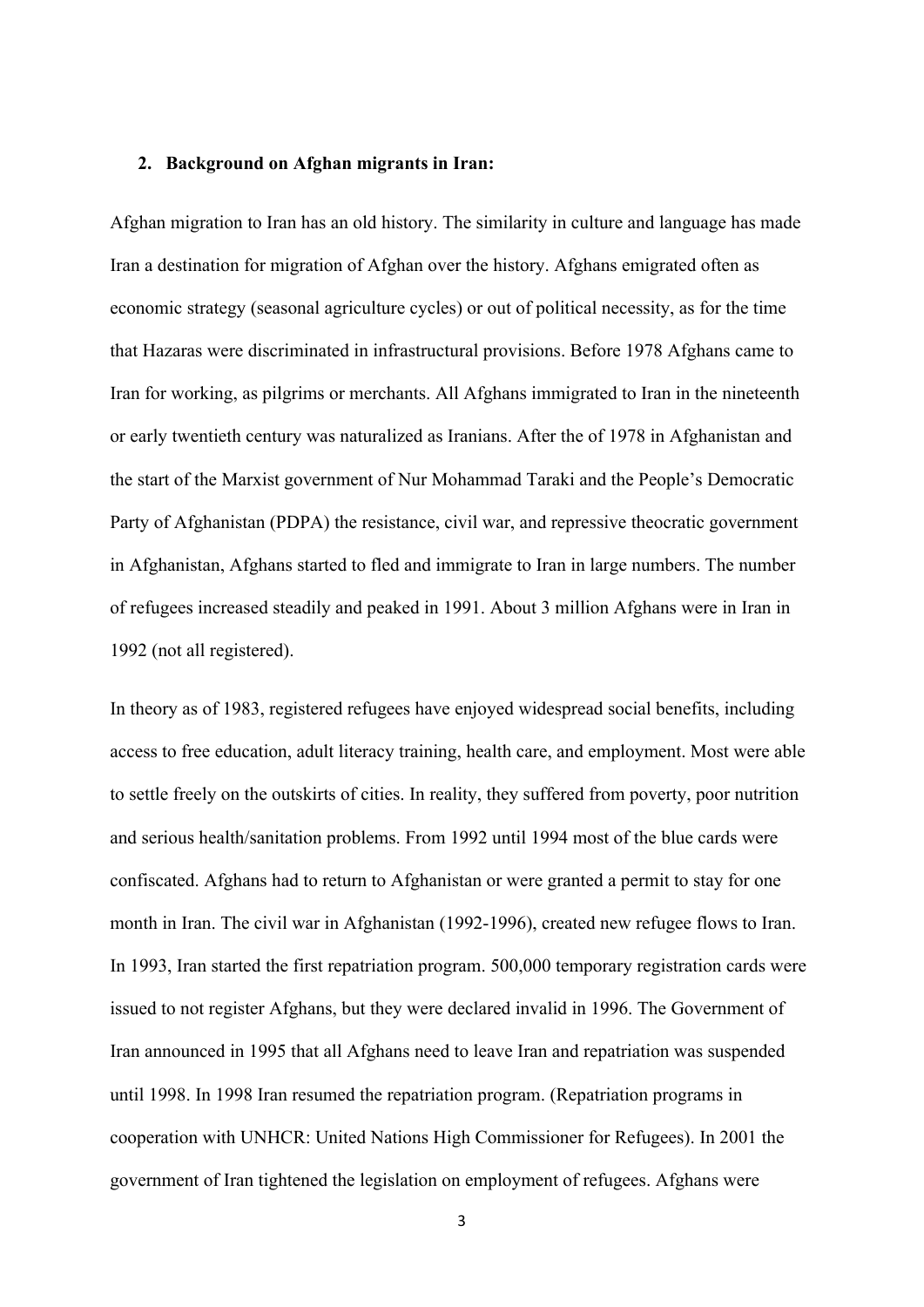restricted to sixteen categories of work, mostly manual. A new repatriation program was agreed on in 2002. These are just some example of Iran's unstable policy towards Afghan migrants.

However, despite this instability, Afghans were able to attend school in Iran. Many Afghans didn't want to leave Iran because of the education they got there and the little opportunity to get good education in Afghanistan. Moreover, girls were also allowed to attend school in Iran. School was overall free of charge up until 2004. Sometimes Afghans taught Afghans in "illegal" schools, which were tolerated by the government. In 2004 Iran implemented a fee for foreign students. Afghans attending school or university had to pay a small fee. (\$150 which later was reduced to \$50)

Although some Iranian laws discriminate against women, particularly with regard to their legal status in matters related to marriage, divorce, inheritance, and child custody, Afghan women and girls in Iran enjoy a number of freedoms denied to them at home. In particular, they have greater freedom of movement, access to quality education, and ability to seek divorce than do women and girls in Afghanistan. As one Afghan government official told Human Rights Watch, "People hear about honor killings [of women and girls] et cetera [in Afghanistan], and then they don't want to come back."

Most of registered Afghan population in Iran had lived in Iran for up to twenty-five years or more and many younger Afghans are born in Iran and lived there their entire lives. Over 95 percent of Afghans who live in Iran are integrated into Iranian communities or are in their own communities within Iran's cities and villages. Unlike Pakistan, in Iran, less than 5 percent of Afghans live in refugee camps.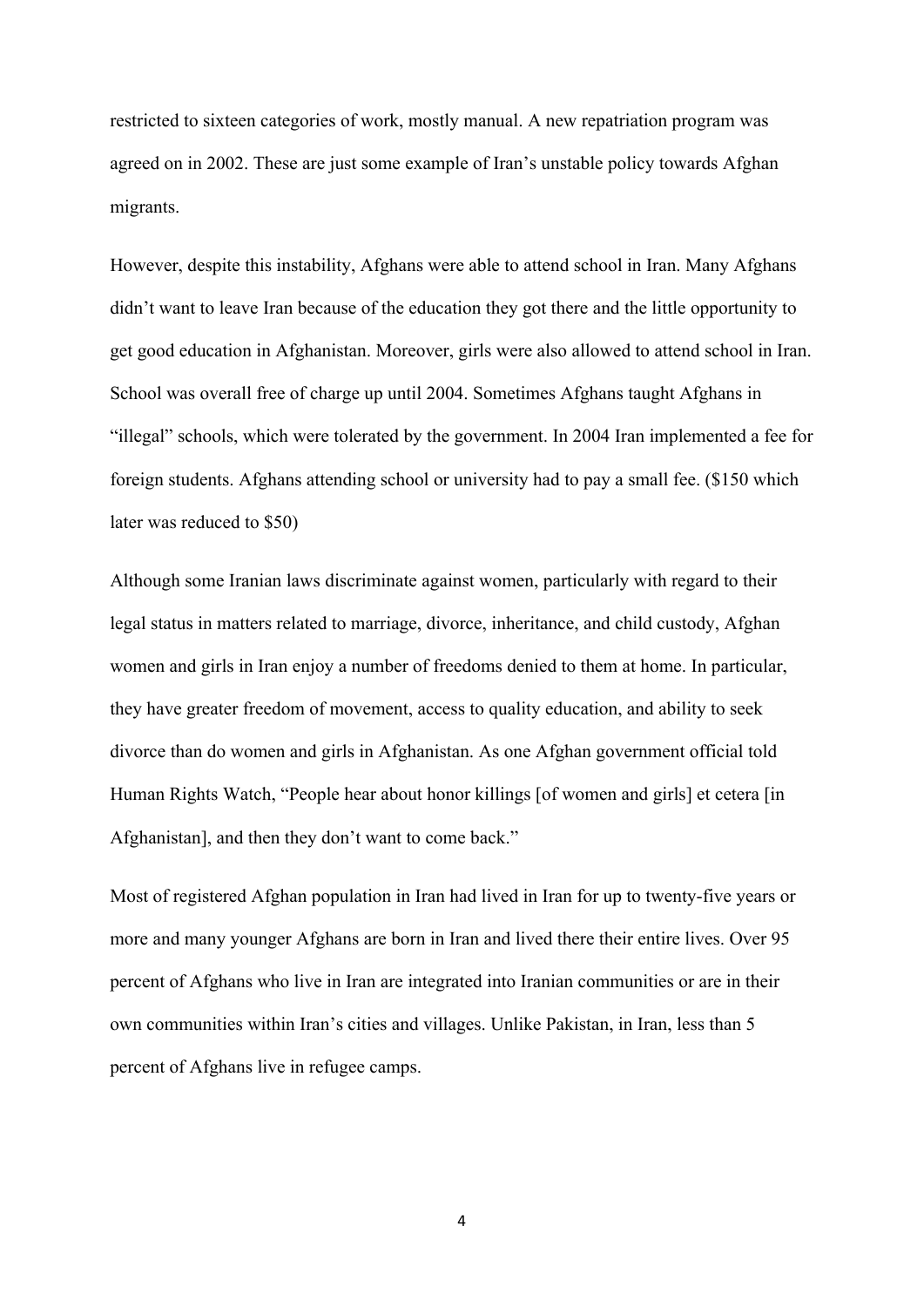## **3. Second generation immigrant's school attainment:**

There are mixed evidence on the education attainments of second generation migrants and natives. Gang, and Zimmerman (2000) using the German data find that both ethnicity and the size of diaspora affects the school attainments of second generation migrants. Trejo (2003) using current population survey in the US, finds that improvements in earnings for the second generation Mexican in the US can be explained by the return to their human capital that was acquired in the US. Algan, Dustmann, Glitz, and Manning, (2010) provide evidence that Second-Generation Immigrants in France, Germany and the United Kingdom have smaller gaps with natives in educational attainment compared to first generation migrants. In the case of Western European destination countries Heath, and Cheung (2007) find that controlling for parental class and parental education, second-generation minorities whose parents came from less-developed non-European origins have substantially lower test scores or exam results during the period of compulsory schooling than do the majority groups in the countries of destination. Most disadvantaged groups in this respect in almost all the countries concerned are young people of Turkish, Moroccan and North African, Pakistani, Bangladeshi and Caribbean heritage.

Betts, and Lofstrom (1998) find that the upper half of the immigrant population has been and continues to be at least as highly educated as the upper half of the native population. Observed decline in mean level of immigrants' education relative to natives reflects decline in relative educational status of the bottom half of the immigrant population. Educational attainment increased among immigrants in absolute terms but decline in relative terms.

In a comparison of France and the United States, Alba, and Silberman (2009) found that the magnitude of the North African/native French disparity in dropout rates was similar to that for Mexicans and Anglos. For Germany, Kalter (2011) indicat**e**s that the children of the guest-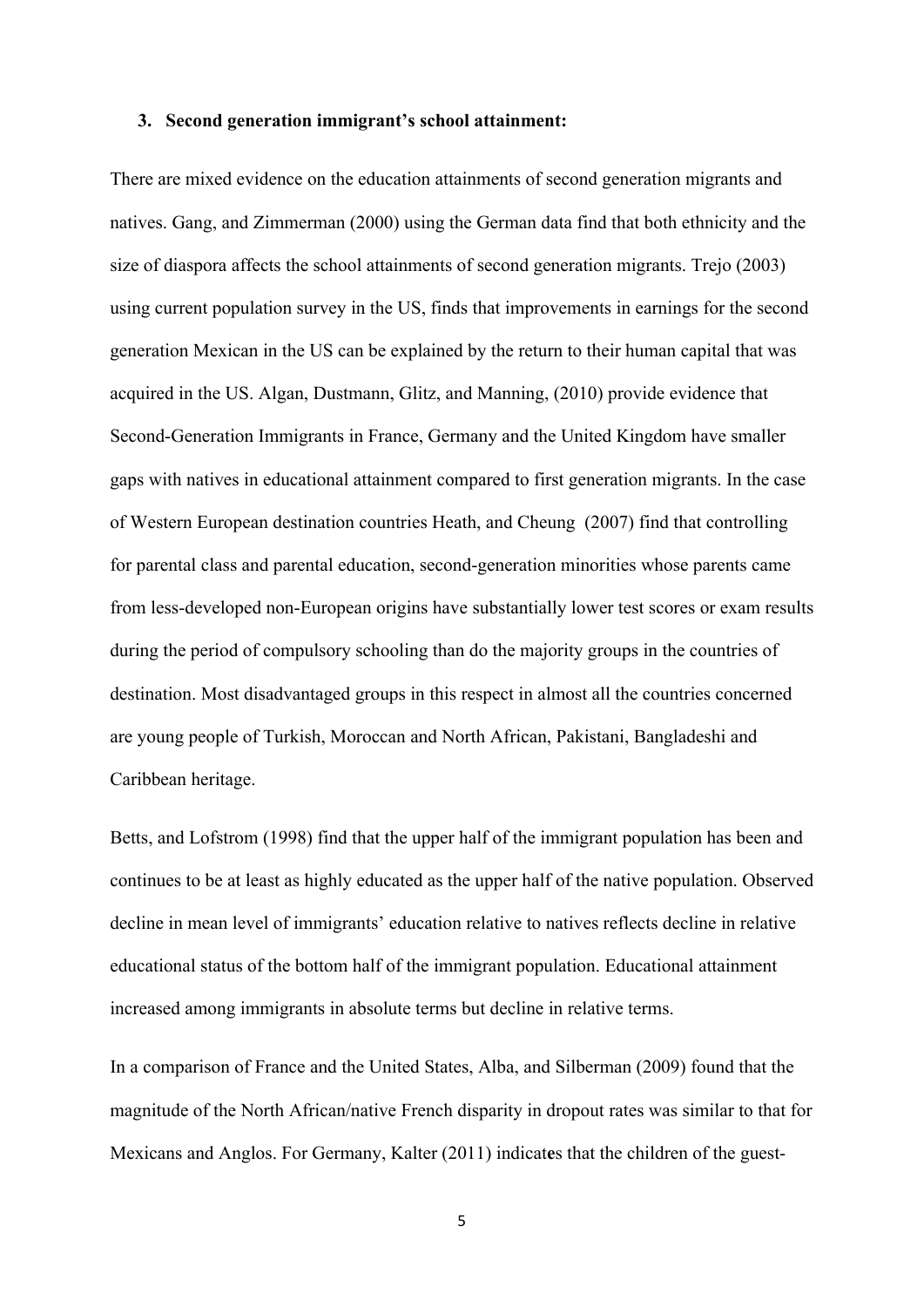worker groups generally have lower rates of earning the more valuable secondary-school credentials than native German students, with Turkish students performing the worst.

## **4. Data and empirical results:**

The data in this paper is from the Integrated Public Use Microdata Series (IPUMS,2014). The 2006 General Census of Population and Housing is conducted by Statistical Centre of Iran over the period of October,  $28<sup>th</sup>$  to November,  $17<sup>th</sup>$  2006. The microdata is on the household level and represents 2% of the population including 1,299,825 individuals out of which 19,218 have indicated Afghanistan, as their country of citizenship.45 percent of the Afghans in this data are women compared to 49.92 percent in the Iranian citizens. Afghans are on average 6 years younger than the Iranian population in this dataset (27 compared to 21).

57.84 percent of Iranians in this survey live in urban areas compared to 55.97 percent of that Afghans. Afghan population has lower education levels and is mostly working in low skilled jobs. Also, Afghans on average have bigger household size.

Table 1,2 shows the summary statistics of the variables used in the empirical exercise for the individuals with Iranian citizenship and for Afghan citizens residing in Iran respectively.

With a logit estimation model, I test whether Afghan children have lower likelihood of attending school in different age categories. Controlling for parent's education and age; father's occupation, urban living and the number of household members. The estimation finds that children of Afghan immigrants are less likely to attend school in all age categories. The age categories have been chosen based on the schooling categories in Iran: primary school from age 7 to 11, middle school from age 12 to 14, and high school from age 15 to 18. Province fixed effects has been included in all of the estimations. The first estimation does not include the father's occupation categories. All other three estimations include father's occupation categories. The first two columns are estimations for the primary education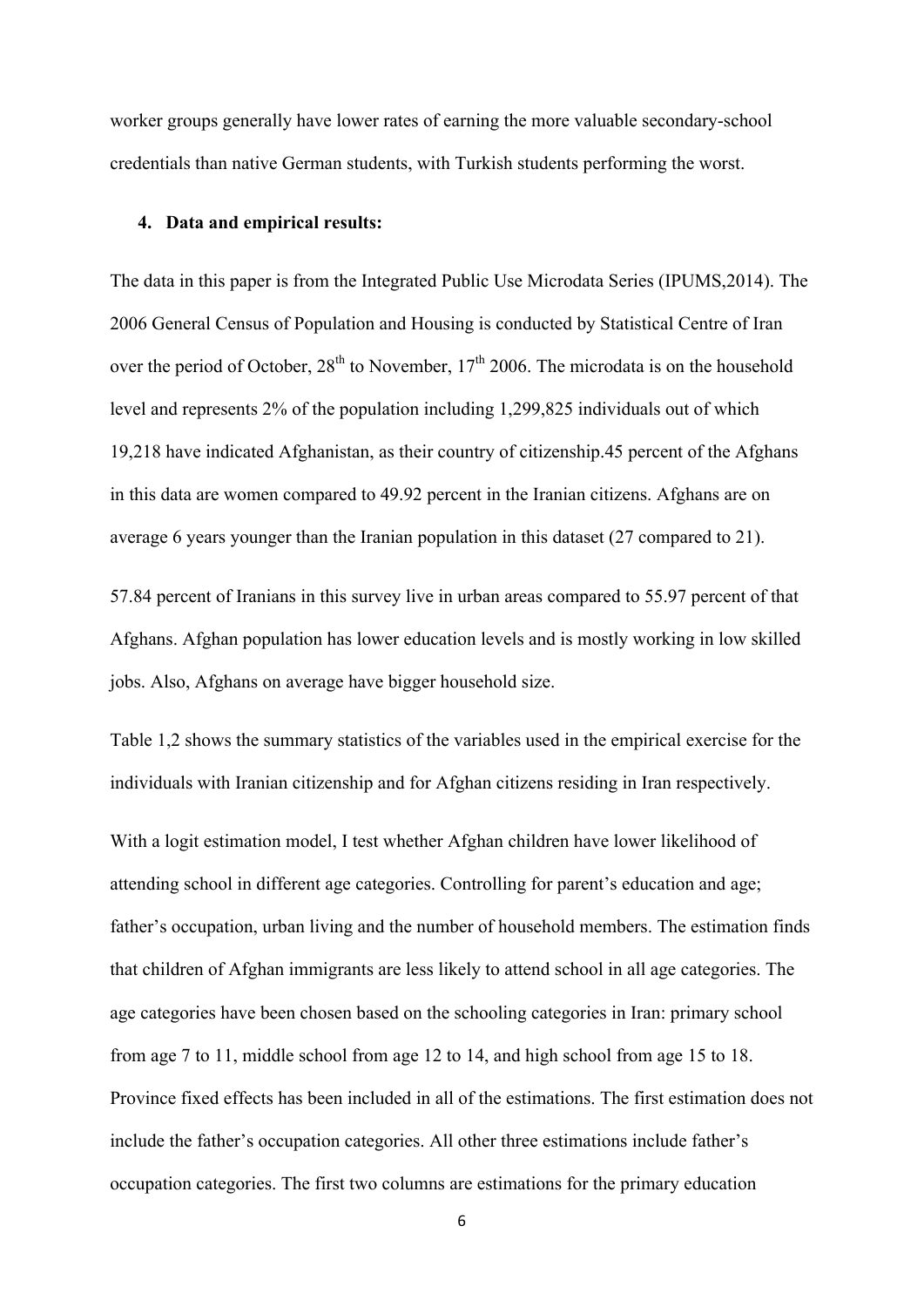students. For this age category adding the father' occupation categories wipe away the Afghan's dummy variables' significance. However, for school categories, the Afghan's dummy variable is negative and significance suggesting the gap with natives in school attendance in higher than primary school level. Other variables have expected signs, Father and mothers education and age positively impacts the school attendance probability. Lower skilled fathers have children that are significantly less likely to attend school in all of the schooling categories.

To further address this gap, more data is required which has been identified and requested.

## **5. Conclusion:**

According to UN data Afghan refugees are one of the largest displaced populations in the world. Based on 2012 estimates, there are between 2.4 to 3 million Afghan immigrants living in Iran. Afghani immigrants face a multitude of barriers that natives do not have to overcome. These barriers are likely to affect their children's upward mobility as well. This papers aims to identify the sources of disparities between second generation Afghans and natives. At the current stage, this paper finds that controlling for parents' education, age, and occupation, Afghan children are less likely to attend school in all age categories. Additional data (which has been located and requested) is required to identify the causes of this disparity.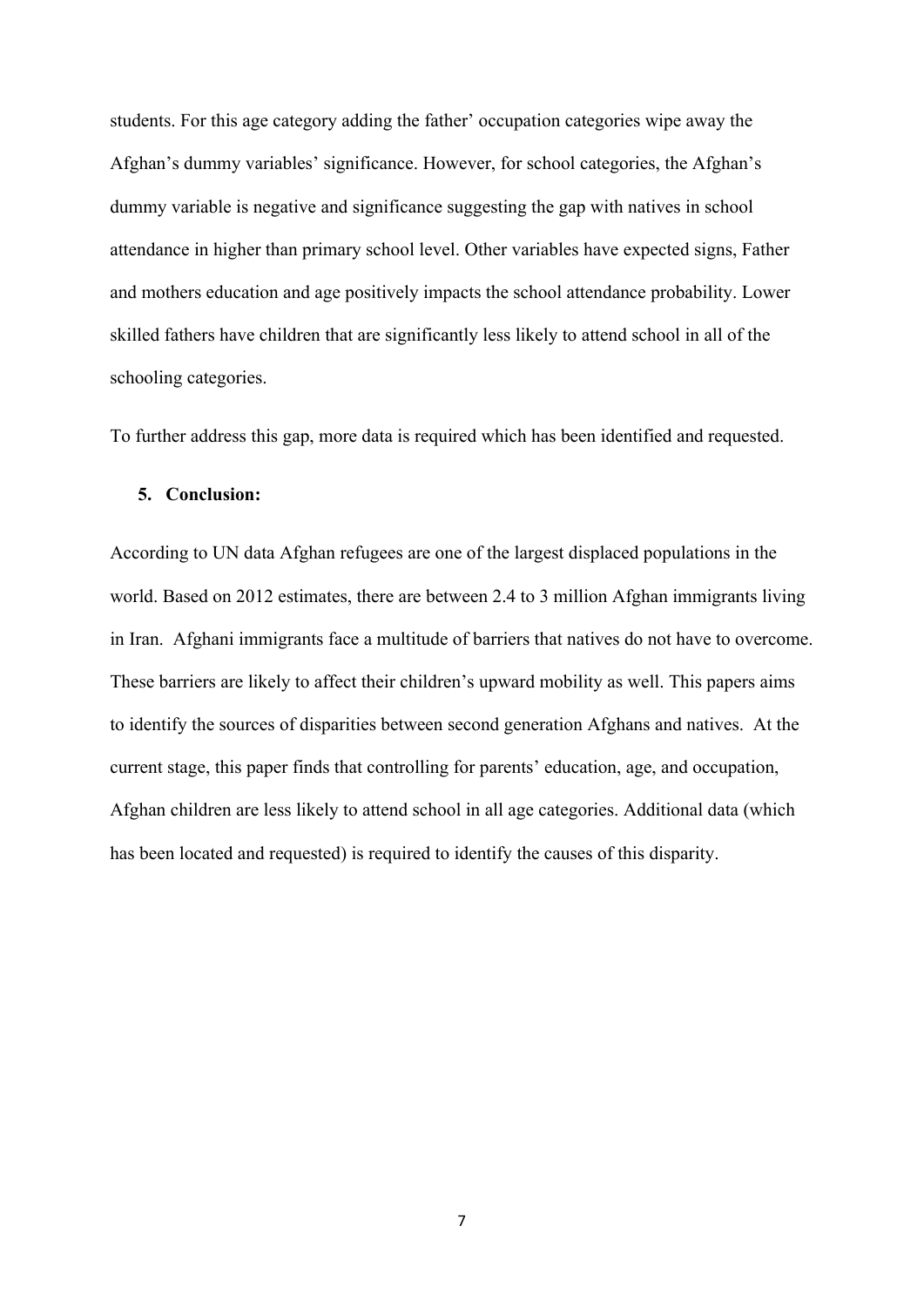## **6. References:**

Richard Alba, Jennifer Sloan, Jessica Sperling (2011), The Integration Imperative: The Children of Low-Status Immigrants in the Schools of Wealthy Societies, Annual Review of Sociology, Vol. 37: 395 -415

Algan, Y., Dustmann, C., Glitz, A. and Manning, A. (2010), The Economic Situation of First and Second-Generation Immigrants in France, Germany and the United Kingdom. *The Economic Journal*, 120: F4–F30. doi: 10.1111/j.1468-0297.2009.02338

Barry R. Chiswick, (1998), Differences in Education and Earnings Across Racial and Ethnic Groups: Tastes, Discrimination, and Investments in Child Quality, *The Quarterly Journal of Economic.* Vol. 103, No. 3 (Aug., 1988), pp. 571-597

Ira N. Gang and Klaus F. Zimmermann, (2000), Is Child like Parent? Educational Attainment and Ethnic Origin. *The Journal of Human Resources, Vol. 35, No. 3, pp. 550-569*

Graeme Hugo , Mohammad Jalal Abbasi-Shavazi , Rasoul Sadeghi , Refugee movement and development -Afghan refugees in Iran. *Migration and Development* , Vol. 1, Iss. 2, 2012

IPUMS,(2014), Minnesota Population Center. Integrated Public Use Microdata Series, International: Version 6.3 [Machine-readable database]. Minneapolis: University of Minnesota.

Regina T. Riphahn, 2003. "Cohort effects in the educational attainment of second generation immigrants in Germany: An analysis of census data," *Journal of Population Economics*, Springer, vol. 16(4), pages 711-737, November.

Stephen J. Trejo, (2003), Intergenerational Progress of Mexican-Origin Workers in the U.S. Labor Market. The Journal of Human Resources, Vol. 38, No. 3, pp. 467-489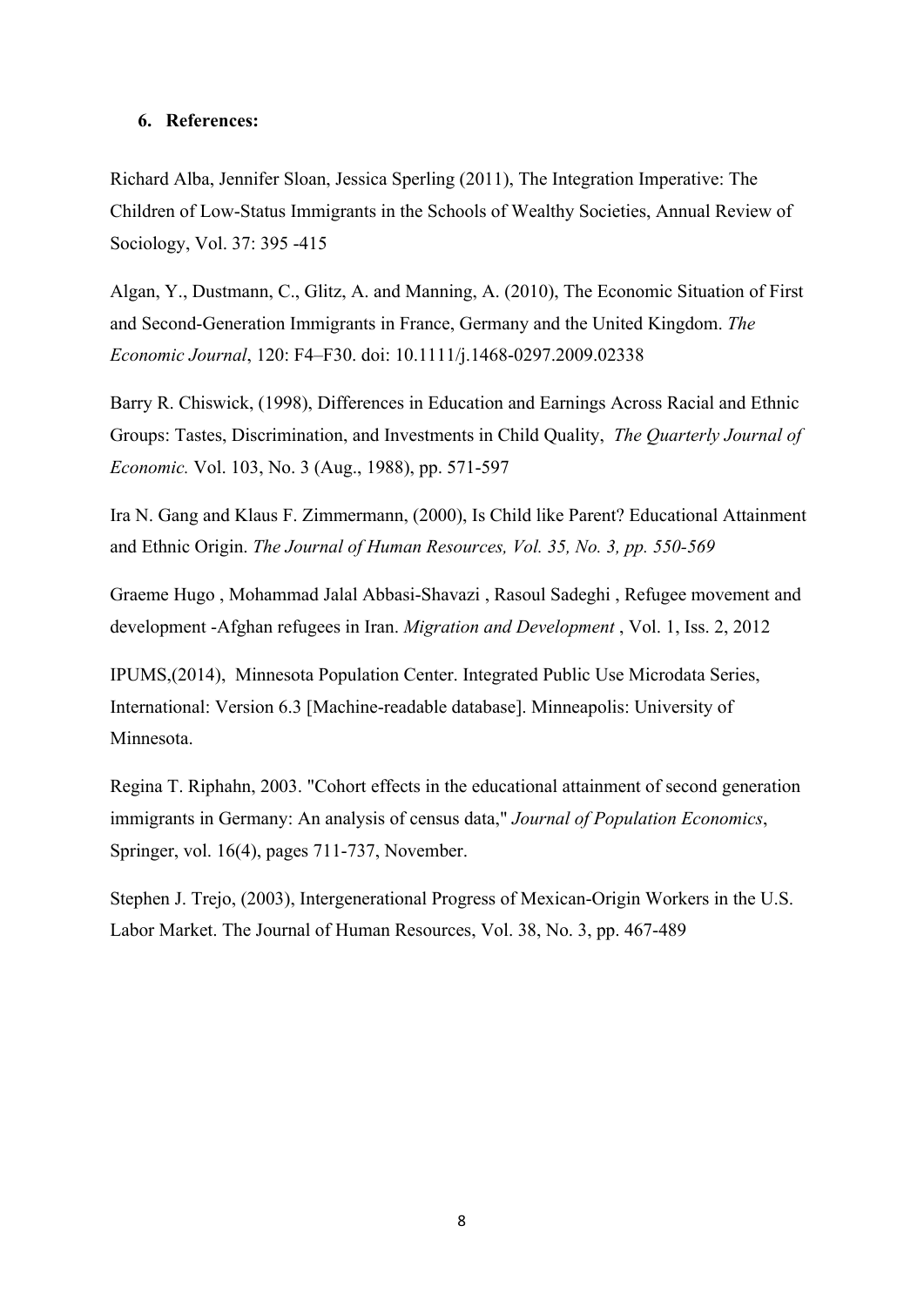## **Tables:**

## **Table 1- Summary statistics of Iranian population**

|                                    | mean  | min  | max    | sd    | count   |
|------------------------------------|-------|------|--------|-------|---------|
| Percent female                     | 0.50  | 0.00 | 1.00   | 0.50  | 1299825 |
| Age                                | 27.91 | 0.00 | 100.00 | 19.07 | 1299825 |
| Education level                    | 1.86  | 0.00 | 4.00   | 1.04  | 1049625 |
| Percent urban                      | 0.58  | 0.00 | 1.00   | 0.49  | 1299825 |
| Number of household members        | 4.87  | 1.00 | 29.00  | 2.10  | 1299825 |
| Percent employed                   | 0.34  | 0.00 | 1.00   | 0.47  | 1072354 |
| Percent in senior, managerial jobs | 0.02  | 0.00 | 1.00   | 0.15  | 349570  |
| Percent in Professionals jobs      | 0.08  | 0.00 | 1.00   | 0.27  | 349570  |
| Percent in Technicians jobs        | 0.04  | 0.00 | 1.00   | 0.20  | 349570  |
| Percent in Clerks jobs             | 0.03  | 0.00 | 1.00   | 0.18  | 349570  |
| Percent in Service                 | 0.11  | 0.00 | 1.00   | 0.31  | 349570  |
| Percent in agricultural            | 0.24  | 0.00 | 1.00   | 0.43  | 349570  |
| Percent in Plant, factories        | 0.12  | 0.00 | 1.00   | 0.32  | 349570  |
| Percent in Elementary jobs         | 0.15  | 0.00 | 1.00   | 0.36  | 349570  |

## **Table 2-Summary statistics of Afghan citizens in Iran**

|                                    | mean  | min  | max    | sd    | count |
|------------------------------------|-------|------|--------|-------|-------|
| Percent female                     | 0.45  | 0.00 | 1.00   | 0.50  | 19218 |
| Age                                | 21.40 | 0.00 | 100.00 | 16.40 | 19218 |
| <b>Education</b> level             | 1.13  | 0.00 | 4.00   | 0.92  | 10601 |
| Percent urban                      | 0.56  | 0.00 | 1.00   | 0.50  | 19218 |
| Number of household members        | 6.16  | 1.00 | 22.00  | 2.73  | 19218 |
| Percent employed                   | 0.45  | 0.00 | 1.00   | 0.50  | 13807 |
| Percent in senior, managerial jobs | 0.00  | 0.00 | 1.00   | 0.05  | 6004  |
| Percent in Professionals jobs      | 0.01  | 0.00 | 1.00   | 0.09  | 6004  |
| Percent in Technicians jobs        | 0.00  | 0.00 | 1.00   | 0.07  | 6004  |
| Percent in Clerks jobs             | 0.00  | 0.00 | 1.00   | 0.04  | 6004  |
| Percent in Service                 | 0.04  | 0.00 | 1.00   | 0.21  | 6004  |
| Percent in agricultural            | 0.14  | 0.00 | 1.00   | 0.34  | 6004  |
| Percent in Plant, factories        | 0.07  | 0.00 | 1.00   | 0.26  | 6004  |
| Percent in Elementary jobs         | 0.48  | 0.00 | 1.00   | 0.50  | 6004  |